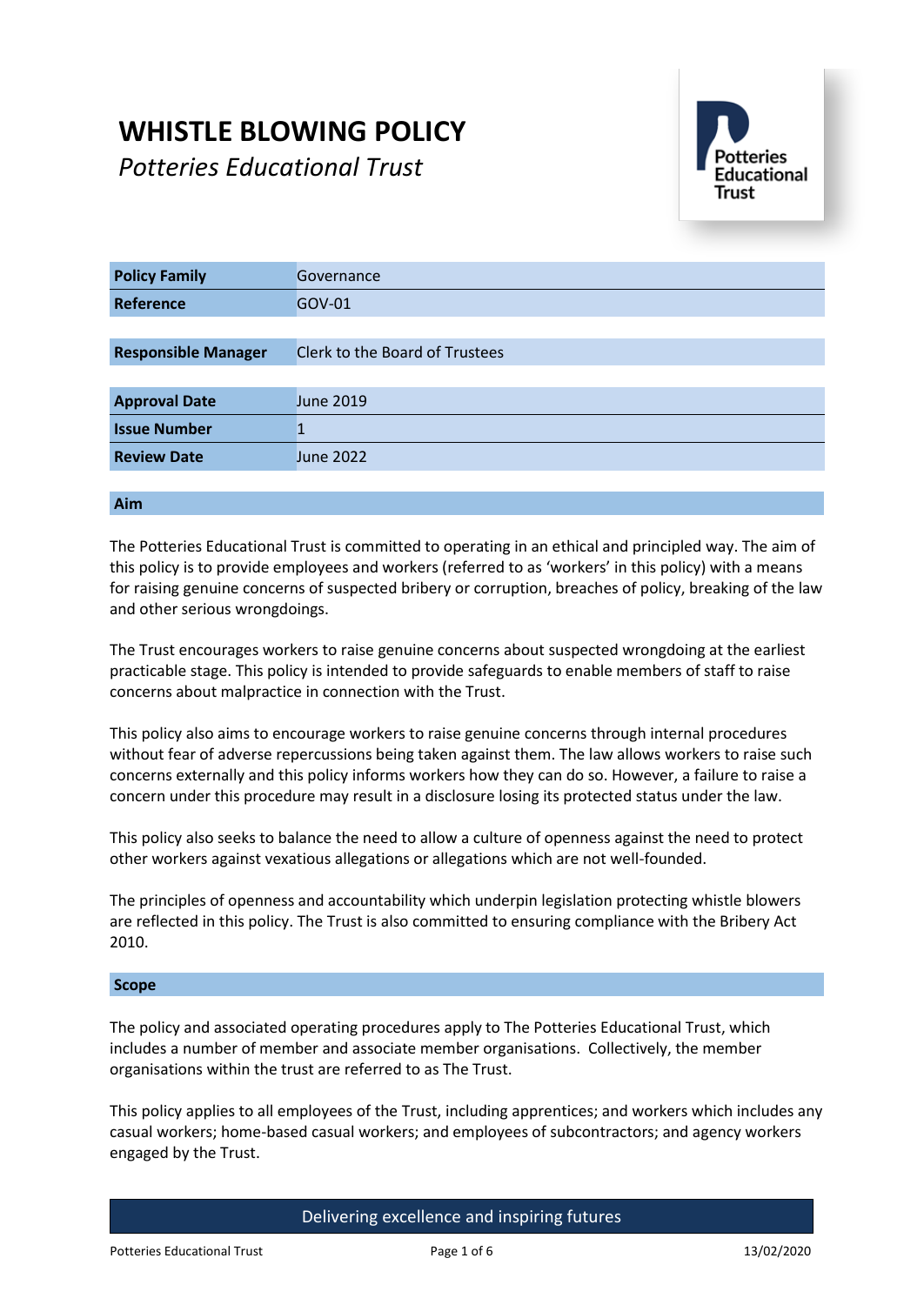Workers might be unsure whether it is appropriate to raise their concern under this policy or whether it is a personal grievance, which is more appropriate to raise under the Trust's grievance procedure. Any worker in this situation is encouraged to approach a member of the Senior Management Team in confidence for advice.

Learners at the Trust are also encouraged to raise genuine concerns about suspected wrongdoing by making a complaint to Director of Student Services. This policy is designed for the use of workers of the Trust.

## **Policy**

#### **Protected disclosures**

The law protects workers who, out of a sense of public duty, want to reveal suspected wrongdoing or malpractice.

The law allows workers to raise what it defines as a 'protected disclosure'. In order to be a protected disclosure, a disclosure must relate to a specific subject matter and the disclosure must also be made in an appropriate way. A 'protected disclosure' must, in the reasonable belief of the worker making it, also be made in the public interest. A protected disclosure must consist of information and not merely be allegations of suspected malpractice.

#### **Specific Subject Matter**

If, in the course of employment, a worker becomes aware of information which they reasonably believe tends to show one or more of the following, they must use this policy:

- That a criminal offence has been committed, is being committed or is likely to be committed;
- That an individual has failed, is failing or is likely to fail to comply with any legal obligation to which they are subject;
- That a miscarriage of justice has occurred, is occurring, or is likely to occur.
- That the health or safety of any individual has been, is being, or is likely to be, endangered.
- That the environment, has been, is being, or is likely to be, damaged.
- That information tending to show any of the above, is being, or is likely to be, deliberately concealed.

## **Making a Disclosure**

Information which a worker reasonably believes tends to show one or more of the situations given in Section 4 should promptly be disclosed to their line manager so that any appropriate action can be taken.

If it is inappropriate to make such a disclosure to their line manager, a worker can raise the issue with Senior Manager.

If the disclosure relates to the Chief Executive Officer, a worker can raise the issue with the Clerk to the Board of Trustees. In the event that the disclosure relates to the Clerk of the Board of Trustees, a worker can raise the issue with the Chair of the Board of Trustees.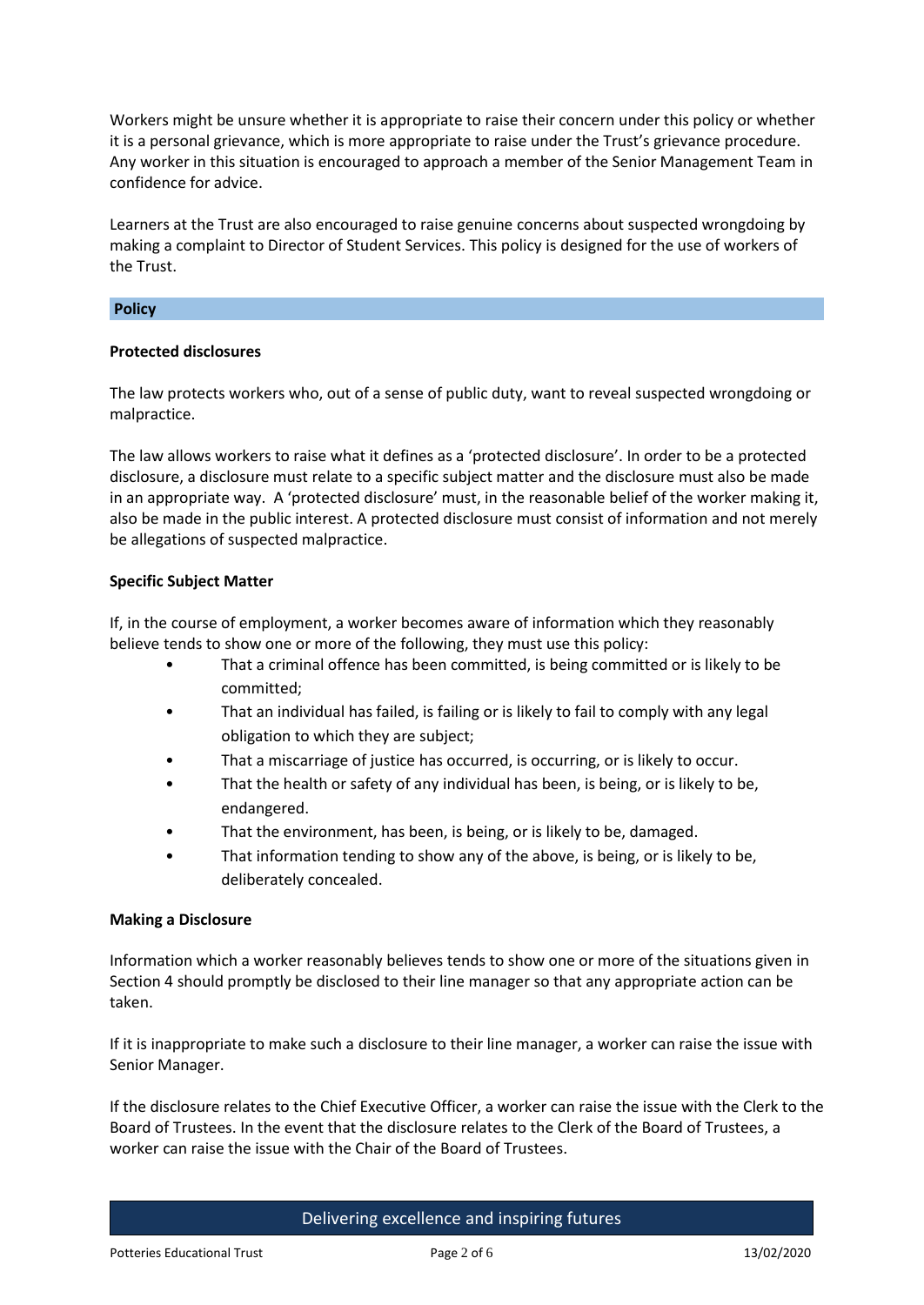Workers are encouraged to identify themselves when making a disclosure. If an anonymous disclosure is made, the Trust will not be in a position to notify the individual making the disclosure of the outcome of action taken by the Trust. Anonymity also means that the Trust will have difficulty in investigating such a concern. The Trust reserves the right to determine whether to apply this policy in respect of an anonymised disclosure in light of the following considerations:

- The seriousness of the issues raised in the disclosure;
- The credibility of the concern; and
- How likely it is that the concern can be confirmed from attributable sources.

For further guidance in relation to this policy, or concerning the use of the disclosure procedure generally, employees should speak in confidence to their local Human Resources specialist.

# **Assessment and Investigation of a Disclosure**

When a worker makes a disclosure, the Trust will acknowledge its receipt, in writing, within a reasonable time. The Chief Executive Officer or Chair of the Board of Trustees will determine what further action, if any, is needed, which may comprise:

- internal investigation
- report to the Police
- report to external audit
- independent enquiry
- any combination of the above

Throughout the process the Chief Executive Officer or Chair of the Board of Trustees will keep all parties to the disclosure informed on progress and (subject to legal constraints) the eventual outcome.

The Trust will then determine whether or not it believes that the disclosure is wholly without substance or merit. If the Trust considers that the disclosure does not have sufficient merit to warrant further action, the worker will be notified in writing of the reasons for the Trust's decision and advised that no further action will be taken by the Trust under this policy.

Considerations to be taken into account when making this determination may include the following:

- If the Trust is satisfied that a worker does not have a reasonable belief that suspected malpractice is occurring; or
- If the matter is already the subject of legal proceedings or appropriate action by an external body; or
- If the matter is already subject to another, appropriate procedure.

When a worker makes a disclosure which has sufficient substance or merit warranting further action, the Trust will take action it deems appropriate (including action under any other applicable policy or procedure). Possible actions could include internal investigation; referral to the Trust's auditors; or referral to relevant external bodies such as the police, OFSTED, Health and Safety Executive or the Information Commissioner's Office.

If appropriate, any internal investigation would be conducted by a manager of the Trust without any direct association with the individual to whom the disclosure relates, or by an external investigator appointed by the Trust as appropriate.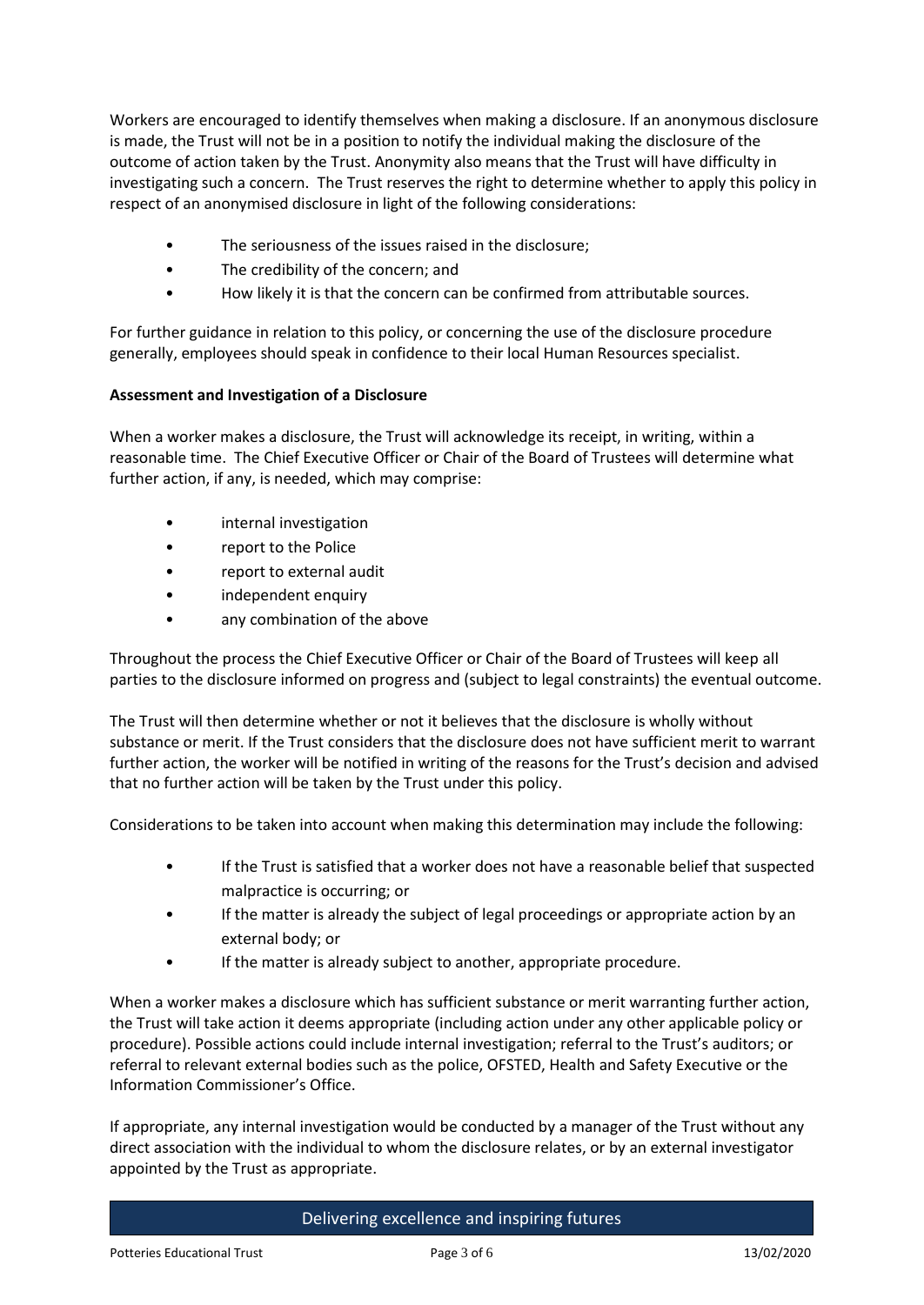Any recommendations for further action made by the Trust will be addressed to the Chief Executive Officer, Principal or Head Teacher of an individual member organisation, or the Chair of the Trust's Board of Trustees as appropriate in the circumstances. The recipient will take all steps within their power to ensure the recommendations are implemented unless there are good reasons for not doing so.

The worker making the disclosure will be notified of the outcome of any action taken by the Trust under this policy within a reasonable period of time. If the worker is not satisfied that their concern has been appropriately addressed, they can appeal against the outcome by raising the issue with the Chief Executive Officer within 15 working days. The Chief Executive Officer will make a final decision on action to be taken and notify the worker making the disclosure.

## **Safeguards for workers making a disclosure**

A worker making a disclosure under this policy can expect their matter to be treated confidentially by the Trust and, where applicable, their name will not be disclosed to anyone implicated in the suspected wrongdoing, without their prior approval. Workers are encouraged to make any disclosure in person, in writing, rather than through e-mail, which cannot be guaranteed as a secure communication.

The Trust will take all reasonable steps to ensure that any report of recommendations, or other relevant documentation, produced by the Trust does not identify the worker making the disclosure without their written consent, or unless the Trust is legally obliged to do so, or for the purposes of seeking legal advice.

No formal disciplinary action will be taken against a worker on the grounds of making a disclosure made under this policy. This does not prevent the Trust from bringing disciplinary action against a worker where the Trust has grounds to believe that a disclosure was made maliciously or vexatiously, or where a disclosure is made outside the Trust without reasonable grounds.

A worker will not suffer dismissal or any detrimental action or omission of any type (including informal pressure or any form of victimisation) by the Trust for making a disclosure in accordance with this policy. Equally, where a worker is threatened, bullied, pressurised or victimised by a colleague for making a disclosure, disciplinary action will be taken by the Trust against the colleague in question.

## **Disclosure to external bodies**

This policy has been implemented to allow workers to raise disclosures internally within the Trust. A worker has the right to make a disclosure outside of the Trust where there are reasonable grounds to do so and in accordance with the law.

Workers may make a disclosure to an appropriate external body prescribed by the law. This list of 'prescribed' organisations and bodies can be found in information on the GOV.UK website. Workers can also make disclosures on a confidential basis to a practising solicitor or barrister.

If a worker seeks advice outside of the Trust, they must be careful not to breach any confidentiality obligations or damage the Trust's reputation in so doing.

## **Frivolous/Malicious Claims**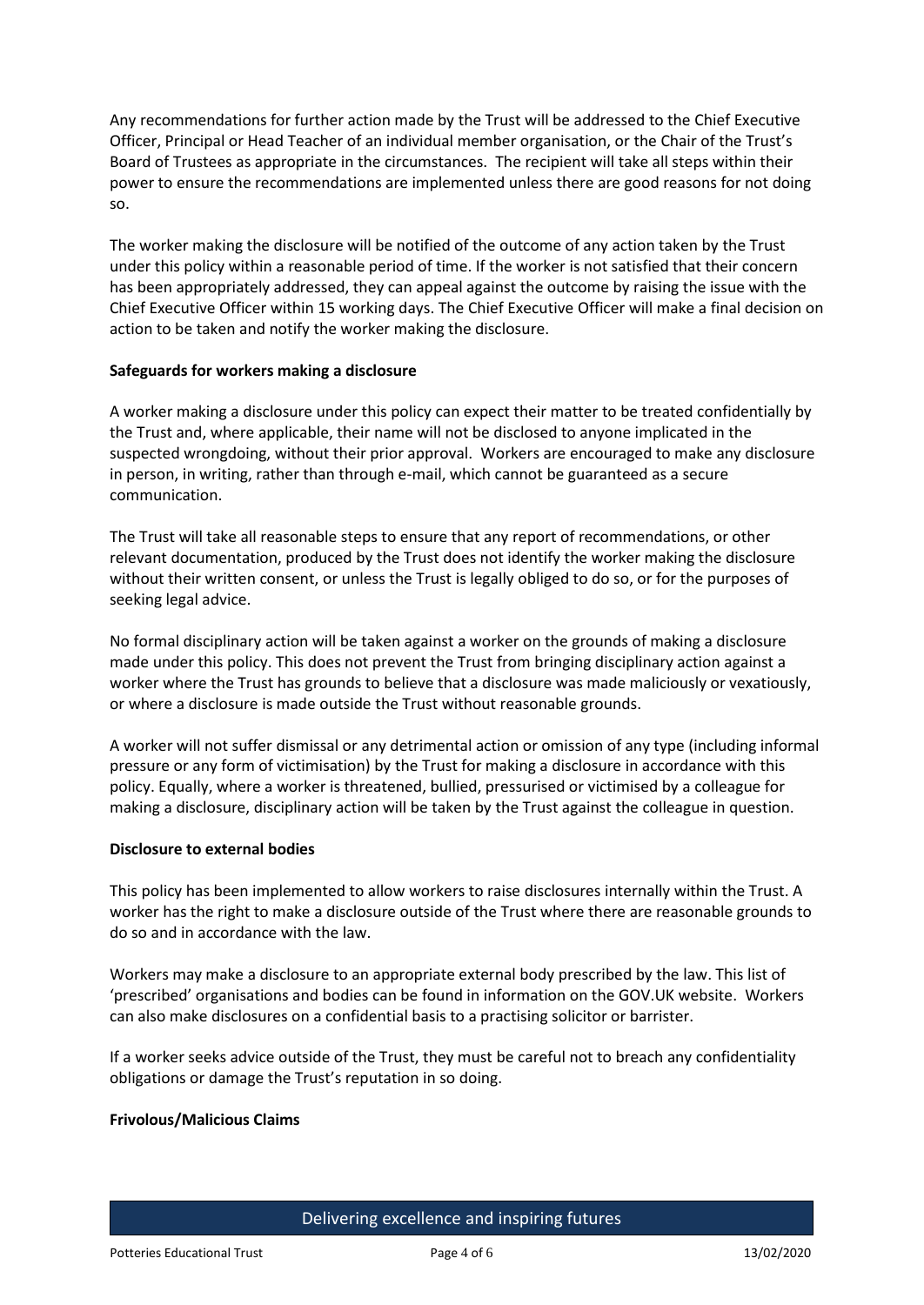If a member of staff makes a disclosure that the Trust determines to be frivolous, malicious, or made for personal gain, this may result in disciplinary action being taken against them. **Victimisation**

The Trust will not tolerate any harassment or victimisation of workers who make disclosures. If, at any stage of this policy a worker feels that they are being subject to informal pressures, bullying or harassment due to making a disclosure, they should raise this matter, in writing, to the Chief Executive Officer Anyone who harasses or victimises someone who makes a protected disclosure will be subject to disciplinary action.

#### **Further assistance for workers**

A worker making a disclosure may want to confidentially request counselling or other support from the Trust's occupational health service. Any such request for counselling or support services should be addressed to the Personnel Officer. Such a request would be made in confidence.

#### **Implementation**

This policy will be implemented across all member organisations through local Senior Management teams and Human Resource specialists. Human Resource specialists or designated contacts in each organisation will be responsible for the timely and effective communication of any and all issues with the Chief Executive Officer.

#### **Communication**

All employees will be made aware of this policy and the name and contact details of their local Human Resources specialist or other contact as part of the induction process.

All staff will have access to this policy document from their organisation intranet, where they will also find contact details for the Chief Executive Officer, Clerk to the Board of Trustees and the Chair of the Board of Trustees.

Other workers will be advised of this policy and their access to it at the point of contracting or induction, and directed to the PET Website for access and further information.

#### **Monitoring**

The Clerk to the Board of Trustees will keep a record of all concerns raised under this policy, including cases where the Trust deems that there is no case to answer and therefore that no action should be taken, and will report to the Board of Trustees on an annual basis.

#### **Associated Information and Guidance**

If workers bring information about a wrongdoing to the attention of their employers or a relevant organisation, they are protected in certain circumstances under the Public Interest Disclosure Act 1998.

If a worker belongs to a recognised trade union or professional association they can get support and assistance from them, or if a worker prefers to seek independent, external advice this can be obtained from the charity Public Concern at Work or the Audit Commission: